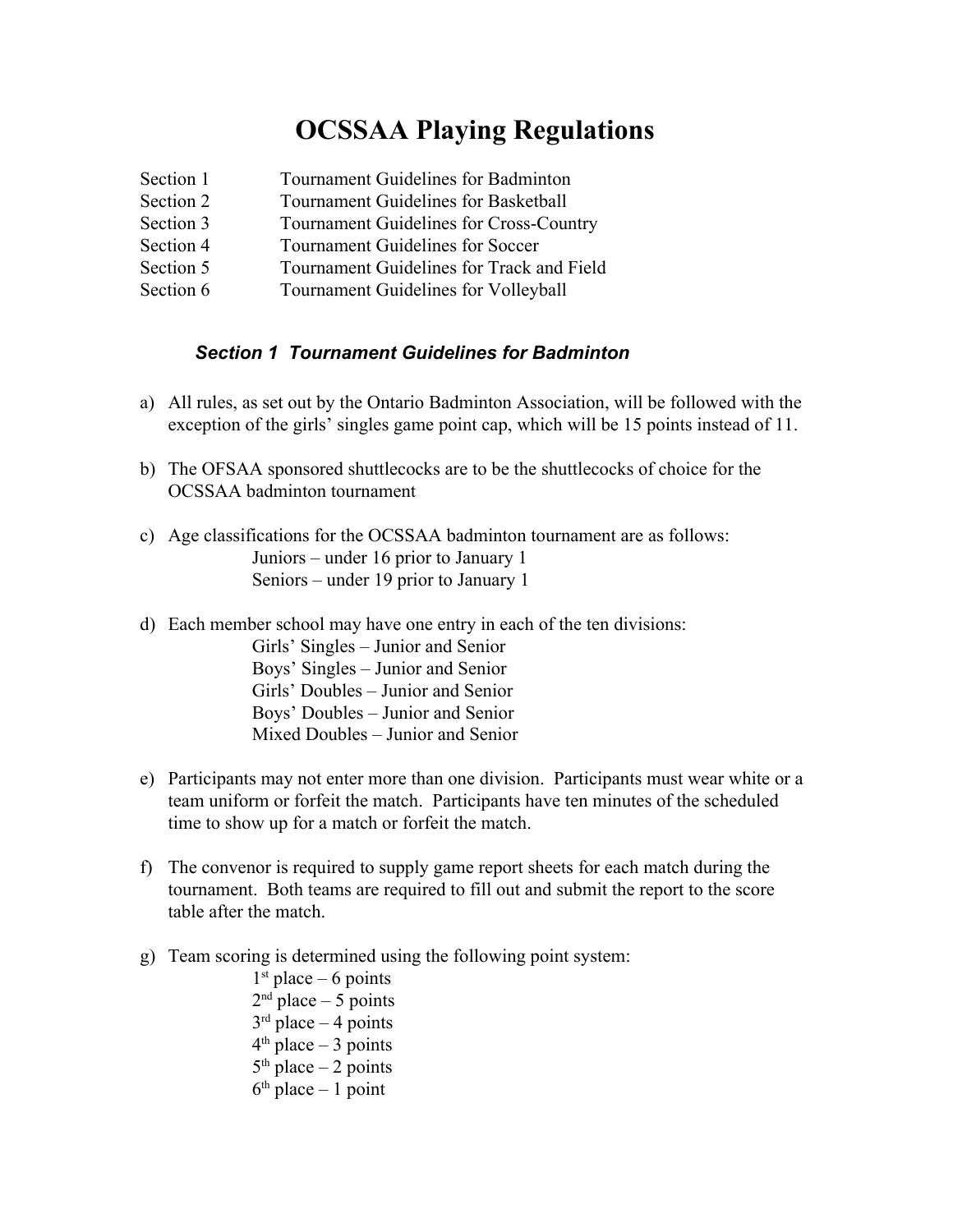#### h) Awards for the OCSSAA badminton tournament are as follows:

Gold, Silver for each category for 3 flights A, B, C:

Junior Female Singles

Junior Female Doubles

Junior Male Singles

Junior Male Doubles

Junior Mixed Doubles

Senior Female Singles

Senior Female Doubles

Senior Male Singles

Senior Male Doubles

Senior Mixed Doubles

Overall Championship Plaques for the following categories: Junior Senior Overall

#### *Section 2 Tournament Guidelines for Basketball*

- a) All rules, as set out by the National Federation Rule Book, will be followed at the OCSSAA tournaments.
- b) Games shall be officiated by two-person teams of officials. The convenor must obtain officials through the local Board of Basketball Officials and pass on a copy of the OCSSAA Code of Conduct. Convenors are also responsible for organizing the coverage of minor officials (scorers and timers).

c) Age classification for the OCSSAA basketball tournament is as follows: Seniors – under 19 prior to January 1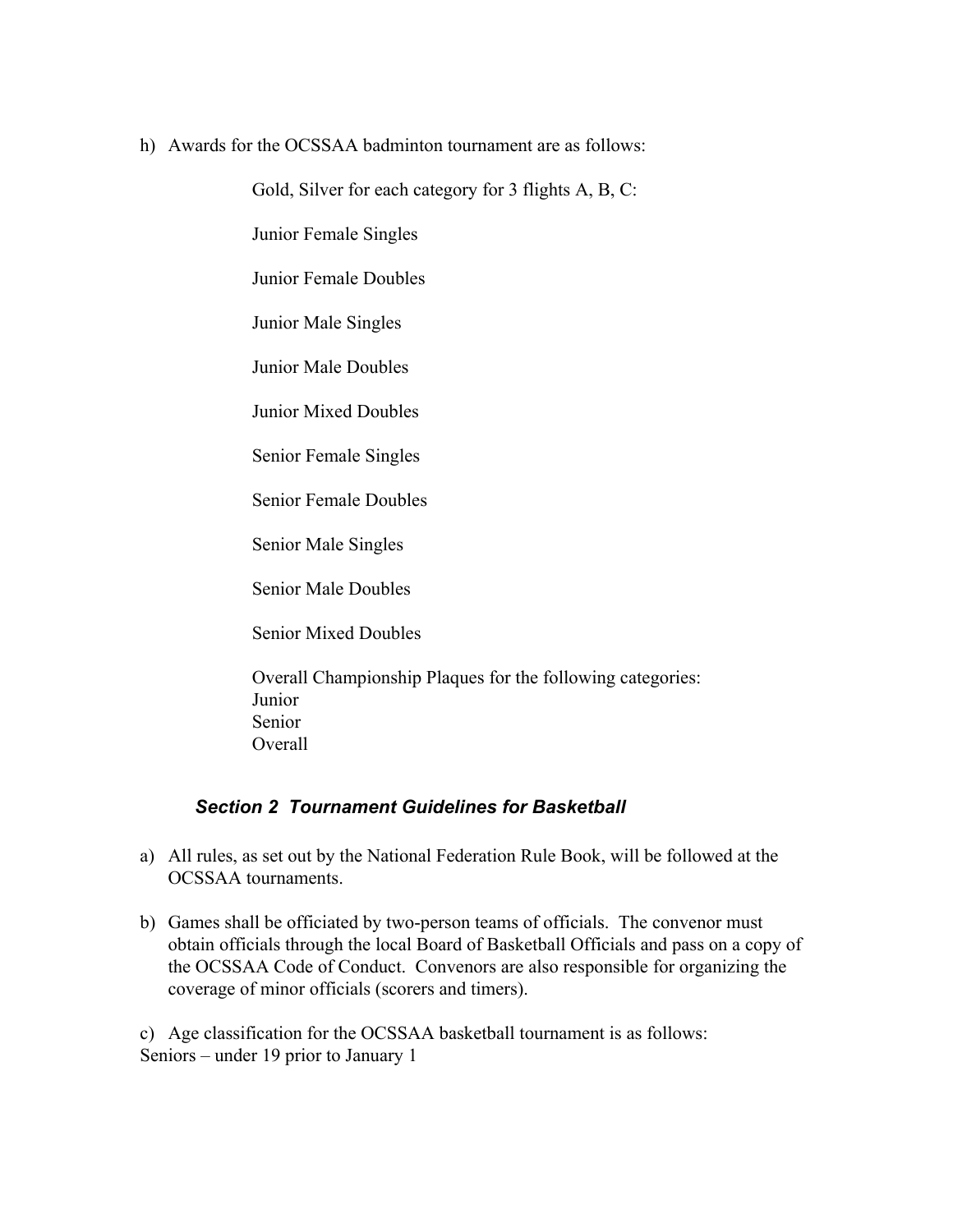- d) Tie breaking in pool play will be determined by: (i) head to head results, (ii) lowest points allowed, (iii) lowest point differential.
- e) Awards for the OCSSAA basketball tournament are as follows:
	- 15 Gold medallions for members of the  $1<sup>st</sup>$  place team in the "A" flight 15 Silver medallions for members of the  $2<sup>nd</sup>$  place team in the "A" flight Annual trophy for the  $1<sup>st</sup>$  place team in "A" flight Annual trophy for the  $1<sup>st</sup>$  place team in "B" flight
- f) If a team requires more than 15 medallions, additional medallions can be purchased from the secretary/treasurer for \$5 each.

### *Section 3 Tournament Guidelines for Cross Country Running*

a) Distances at OCSAA meets are as follows: Midget girls/boys: 4 km Junior girls/boys: 5 km Senior girls/boys: 6 km Para: 3 km b) A mandatory coach's meeting is to be held prior to the meet.

- c) Age classifications for the OCSSAA cross country meet are as follows: Midget – under 15 prior to January 1 Junior – under 16 prior to January 1 Senior – under 19 prior to January 1
- d) Team scoring is determined using the following point system
	- $1<sup>st</sup>$  place runner 1 point
	- $2<sup>nd</sup>$  place runner 2 points
	- $3<sup>rd</sup>$  place runner 3 points and so forth

The top four runners from each team will count towards the team

standings.

The team with the lowest score wins the division. In case of a tie, the placing of the 4th place runners breaks the tie.

e) Awards for the OCSSAA cross country meet are as follows:

Gold medallions for the  $1<sup>st</sup>$  place runner in each of the male divisions Silver medallions for the  $2<sup>nd</sup>$  place runner in each of the male divisions Bronze medallions for the  $3<sup>rd</sup>$  place runner in each of the male divisions Gold medallions for the  $1<sup>st</sup>$  place runner in each of the female divisions Silver medallions for the  $2<sup>nd</sup>$  place runner in each of the female divisions Bronze medallions for the  $3<sup>rd</sup>$  place runner in each of the female divisions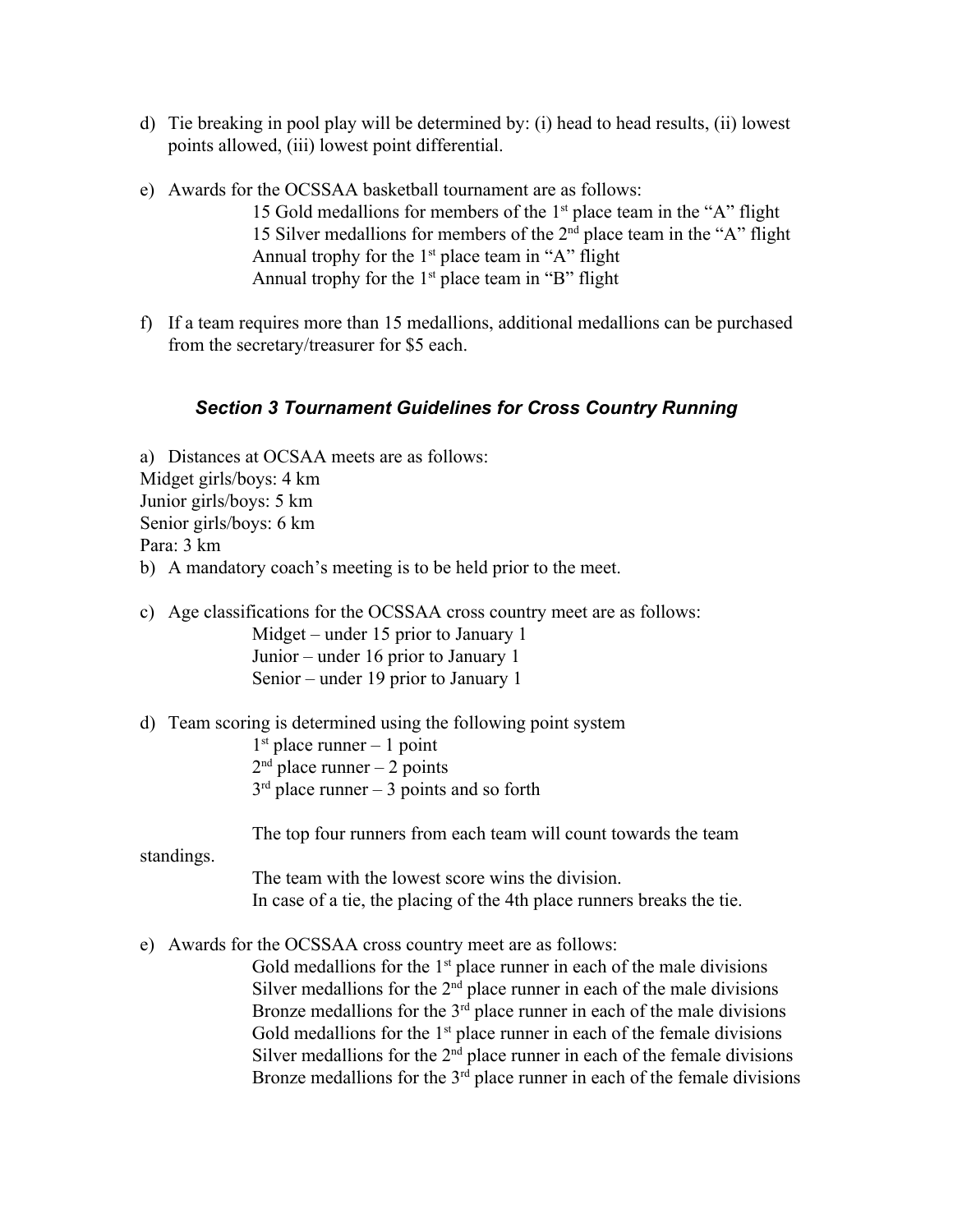Annual trophy for the winning male team Annual trophy for the winning female team

## *Section 4 Tournament Guidelines for Soccer*

a) All rules, as set out by the FIFA Rule Book, will be followed. With the exception of the following:

- 1. Substitutions are unlimited
- 2. Substitutions may occur on goal kicks, goals scored, half time, and on your own throw in.
- 3. Piggy-back substitutions are permitted
- 4. Substitutions will be granted at referees discretion if an injury warrants it.
- 5. Substitutions for yellow card is mandatory, the player may re-enter the game at a later substitution time.
- 6. Red cards player must leave the field for the remainder of the game. The team plays short-handed for the remainder of the game. That player may not play in the next game. (except for a deliberate hand ball saving a goal)
- 7. If a player receives a second red card, they are ejected from the rest of the tournament. (except for a deliberate hand ball saving a goal)
- 8. The accumulation of 3 cards will also result in a one game suspension. The accumulation of the 4th card will result in the ejection of the player for the rest of the tournament.
- 9. Sports spectacles are strongly recommended, glasses must be worn with a strap.
- 10. Players with casts may only wear a soft cast, hard casts are not permitted.
- 11. For players wearing a brace which consists of a hard material, the brace must be covered and they may not play with the exposed brace.
- 12. No jewellery may be worn during play
- 13. Medical alert bracelets may be worn provided they are taped to the body with the emblem of the condition visible.
- 14. Earrings must be taped if not removed, with the permission of the referee.

b) Teams are limited to a maximum of 180 minutes of regulation time soccer per day.

c) Age classifications for the OCSSAA soccer tournament are as follows: Seniors – under 19 prior to January 1 - Up to a maximum of 5 years after entering grade 9.

d) If a tie exists at the end of regulation play in playoff games, the following tie breaking steps shall be followed:

Two 5-minute overtime periods (golden goal)

Penalty kicks with five kicks for each team

Alternating penalty kicks until the tie is broken

e) Teams will provide a primary uniform and a secondary colour (Ex. Pinnies if needed)

f) Tie breaking in pool play will be determined by: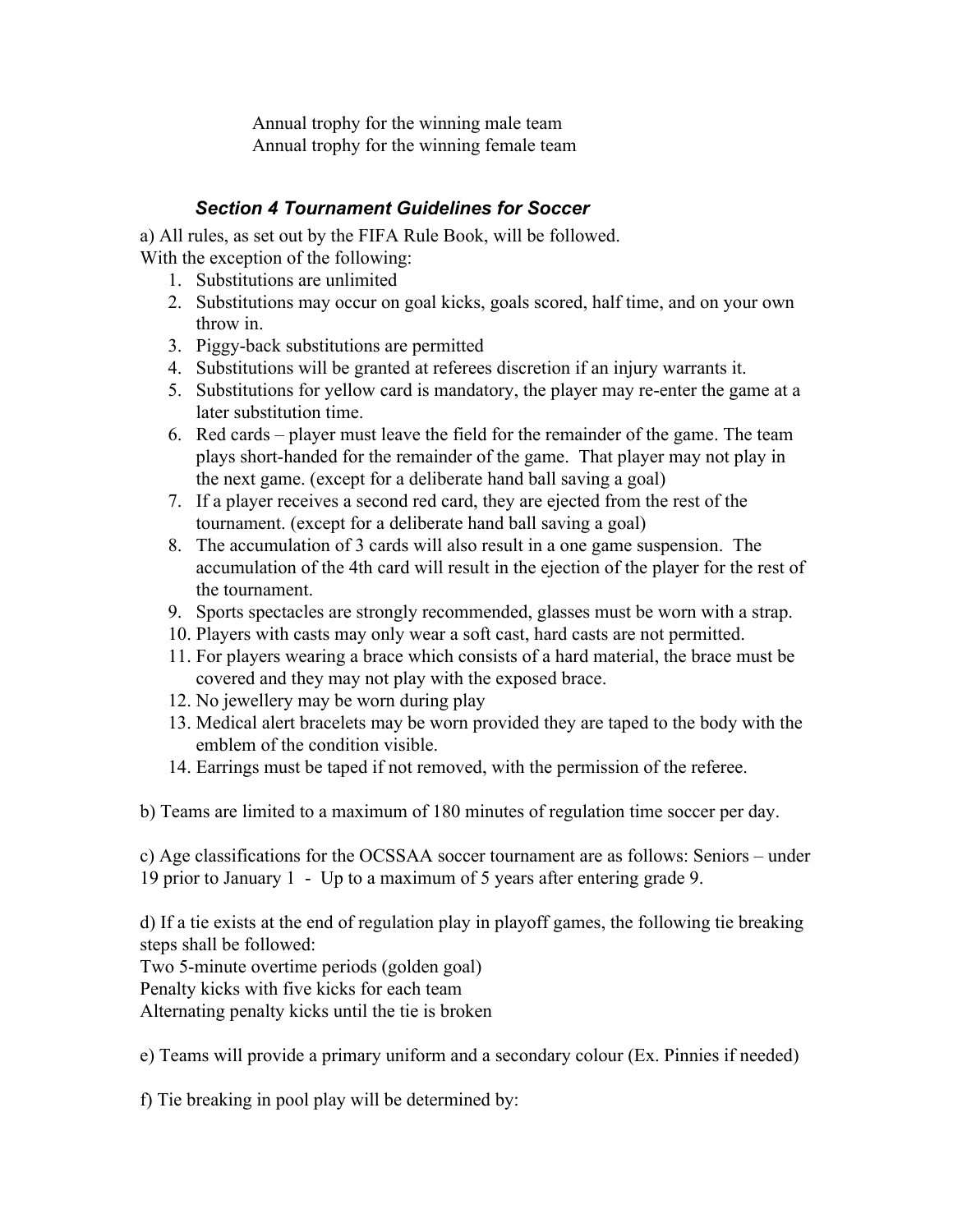(i) head to head results,

- (ii) lowest goals allowed,
- (iii) lowest goal differential (max goal differential of 5 per game)
- (iv) original ranking coming into the tournament

g) Awards for the OCSSAA soccer tournament are as follows:

- 20 Gold medallions for members of the 1st place team in the "A" flight
- 20 Silver medallions for members of the 2nd place team in the "A" flight Annual trophy for the 1st place team in "A" flight
- Annual trophy for the 1st place team in "B" flight

h) If a team requires more than 20 medallions, additional medallions can be purchased from the secretary/treasurer for \$5 each.

General guidelines which we feel applies to all sports:

- Only student representatives from the school may participate in tournament games.
- Teams must provide their own practice balls and first aid kit.

## *Section 5 Tournament Guidelines for Track & Field*

a) Age classifications for the OCSSAA track and field meet are as follows:

Novice – under 15 prior to January 1 Juniors – under 16 prior to January 1 Seniors – under 19 prior to January 1

- b) Each member school may have three entries in all events.
- c) Each member school may have one entry in each of these eight relay events: 4 x 100 metres girls/boys Novice junior/senior 4 x 400 metres girls/boys open
- d) Each athlete is permitted to enter three individual events and two relays.
- e) An athlete is permitted to move into a higher age category but must compete in that category for all individual events (relays excepted).
- f) The names of all possible athletes must be submitted 10 days prior to meet.
- g) Additions to events can be made up to and including the Friday before the meet by 2:00 p.m.. No additions to events may be made on the day of the meet.
- h) Any direct substitutions must be made prior to the meet.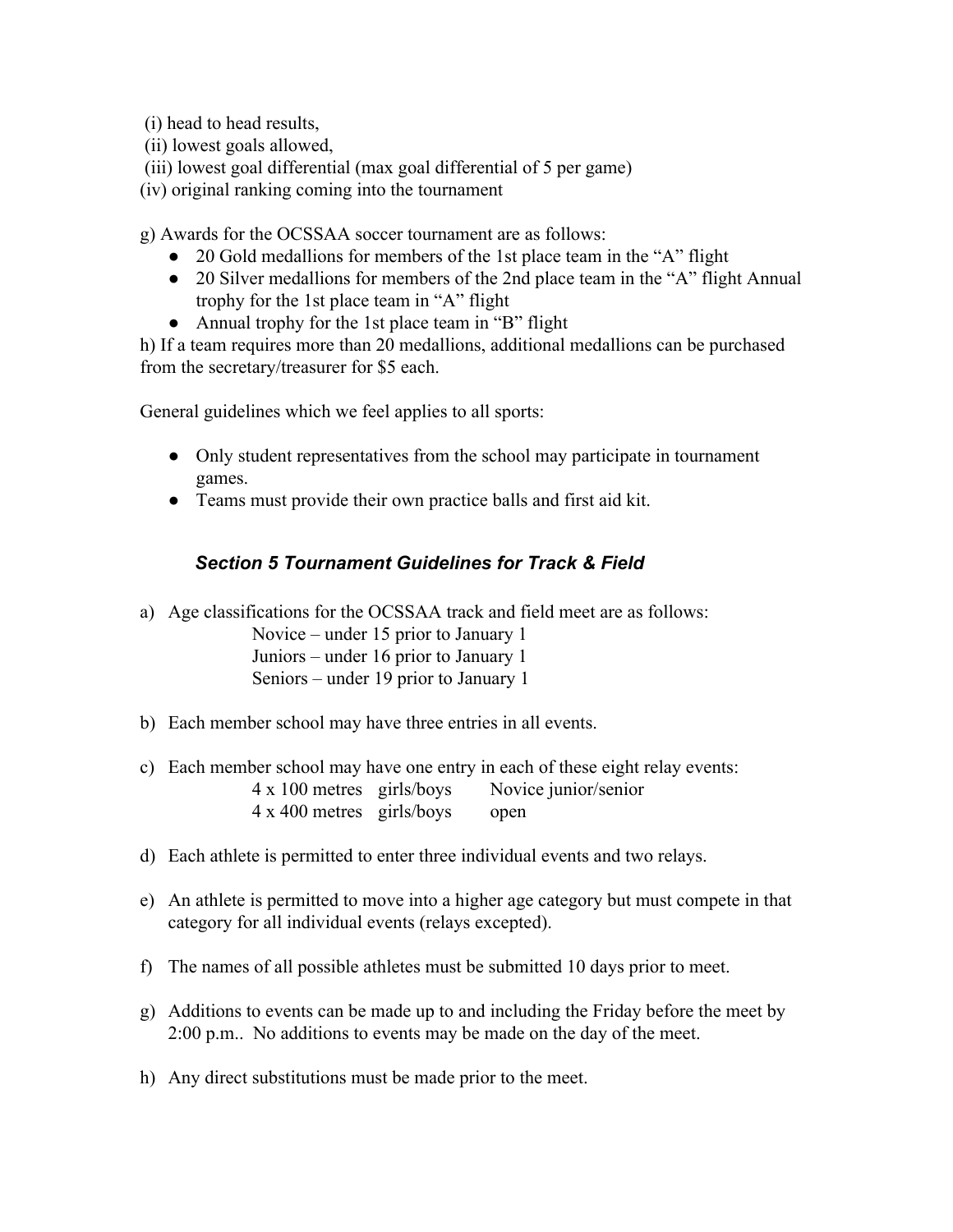- i) All athletes participating in track or field events must wear a school uniform. All members of a relay team must wear the same top. Failure to wear a team uniform will result in disqualification, if detected prior to the event.
- j) When scheduling conflicts occur, track events take priority, then all other field events. The athlete must notify the field event official of his/her intention to compete, then return within five minutes after the conclusion of the track event. In vertical jumps, the athlete must re-enter the competition at a height determined by the event supervisor. .
- k) Athletes must use the throwing implements provided by the official. Weights for throwing implements are as follows:

| Discus:   | 1 kg for girls and novice boys     |
|-----------|------------------------------------|
|           | 1.6 kg for junior and senior boys  |
| Shot put: | 4 kg for girls and novice boys     |
|           | 5.45 kg for junior and senior boys |
| Javelin:  | 600 g for girls and novice boys    |
|           | 800 g for junior and senior boys   |

l) In high jump, the bar is raised 5.0 cm at a time until only five competitors remain; then the bar is raised 3 cm at a time. Starting heights for high jump are as follows:

| Novice girls | 1.25 metres |
|--------------|-------------|
| Junior girls | 1.30 metres |
| Senior girls | 1.30 metres |
| Novice boys  | 1.40 metres |
| Junior boys  | 1.50 metres |
| Senior boys  | 1.60 metres |

m) Scoring for individual and team awards for the twelve individual events are as follows:

| 1 <sup>st</sup> place | 5 points |
|-----------------------|----------|
| $2nd$ place           | 4 points |
| 3rd place             | 3 points |
| 4 <sup>th</sup> place | 2 points |
| $5th$ place           | 1 point  |

- n) Relays will count toward team points but not towards individual points.
- o) Awards for the OCSSAA track & field meet are as follows:
	- Gold medallions for  $1<sup>st</sup>$  place participants in each of the six divisions Annual trophy to the small school champion (200 students or less) Annual trophy to the large school champion (over 200 students)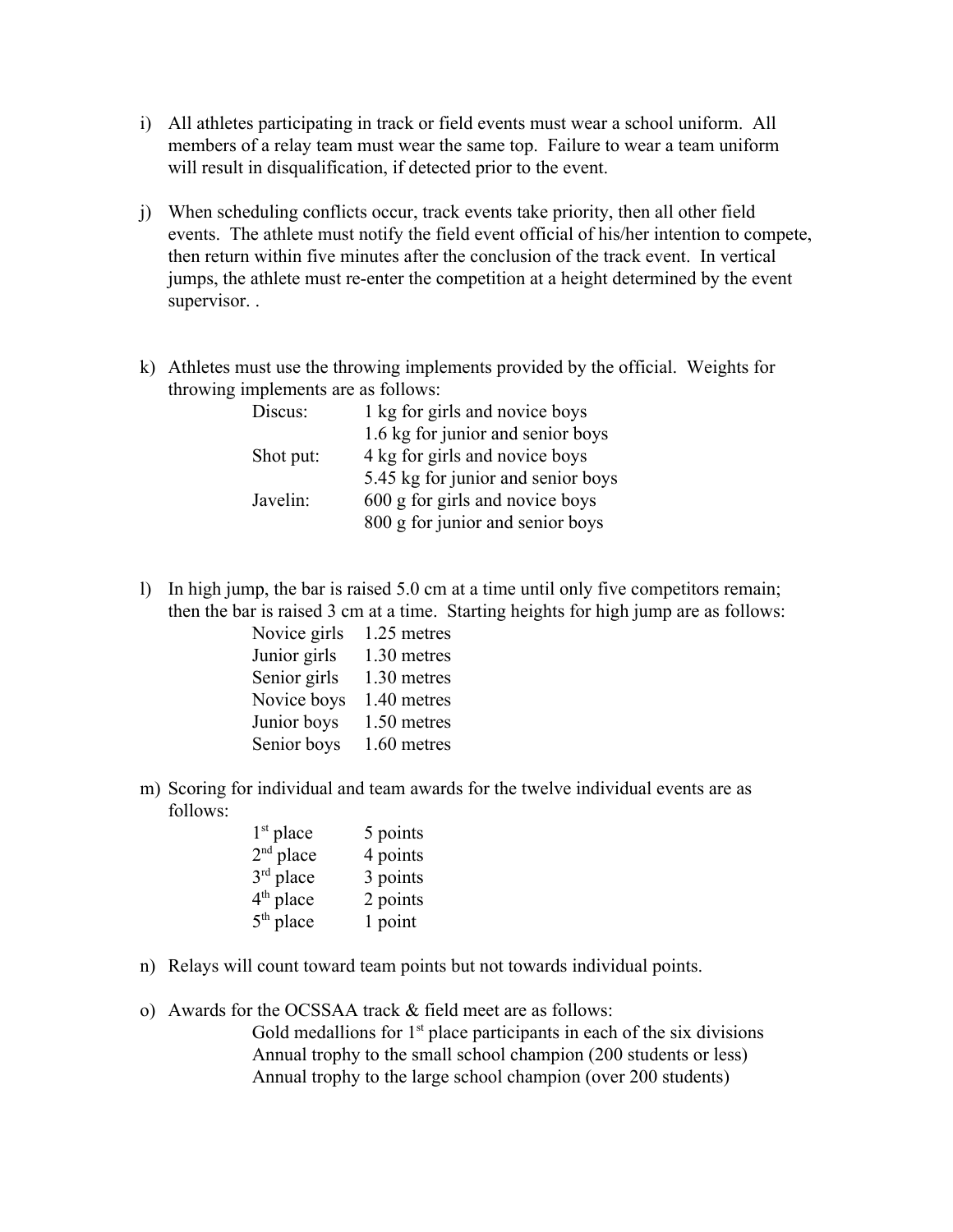# **Section 6 Volleyball Tournament Formats**

#### **OCSSAA Volleyball Playing Regs**

- 1. The rules, as set out by the Canadian Volleyball Association, will be followed.
- 2. Age classifications for the OCSSAA volleyball tournament are as follows: Seniors – under 19 prior to January 1
- 3. A two referee system will be used for all play-off games.
- 4. Awards for the OCSSAA volleyball tournament are:
	- 1. 15 Gold medallions for members of the 1st place team in the "A" flight
	- 2. 15 Silver medallions for members of the 1st place team in the "A" flight
	- 3. Annual trophy for the 1st place team in the "A" flight
	- 4. Annual trophy for the 1st place team in "B" flight
- 2. If a team requires more than 15 medallions, additional medallions can be purchased from the secretary/treasurer for \$5 each

#### **Volleyball Tournament Format**

1. All first round matches on Friday will be with one referee, two rally point games (27 point cap). Playoff matches will be best of three rally point games - third game to 15 with 2 officials and all games will have no cap.

338155104. Tournaments will consist of one day of pool play and one day of seeded bracket play. Teams must play a minimum of four games during pool play. Seeding for Day 1 will be determined by a seeding committee at the convening school, taking into consideration input from coaches and past and current season results. Pools will be set up dividing into divisions dependant on how many teams are participating. 18 team example: Pool A - seeds 1-6; Pool B - seeds 7-12; Pool C - seeds 13-18

338155172. Day 2 Bracket Play will be split into two flights. A Flight (top 8-12 teams) will play out a single elimination playoff bracket after a first round match. B Flight (bottom 8-10 teams) will play out a single elimination playoff bracket after the first round match.

338147052. Seeding for Day 2 will be based on Day 1 pool play results. 18 team example:Re-seed Pool A (seeds 1-6) - A Flight Re-seed Pool B (seeds 7-12) - top 4 move to A Flight, bottom 2 to B Flight Re-seed Pool C (seeds 13-18) - B Flight

338147096. One point will be awarded for each set win in pool play.

338147164. Tie breaking in pool play will be determined by zzzzzzzzzzzzzzzzzzzzzzzzzzzzzzzzzzzzzzzzzzzzzzzzzzzzzzzzzzzzzzzzzzzzzzzzzzzzzzzzzzzzzzzzzzzzzzzzzzzz. ead to head results,